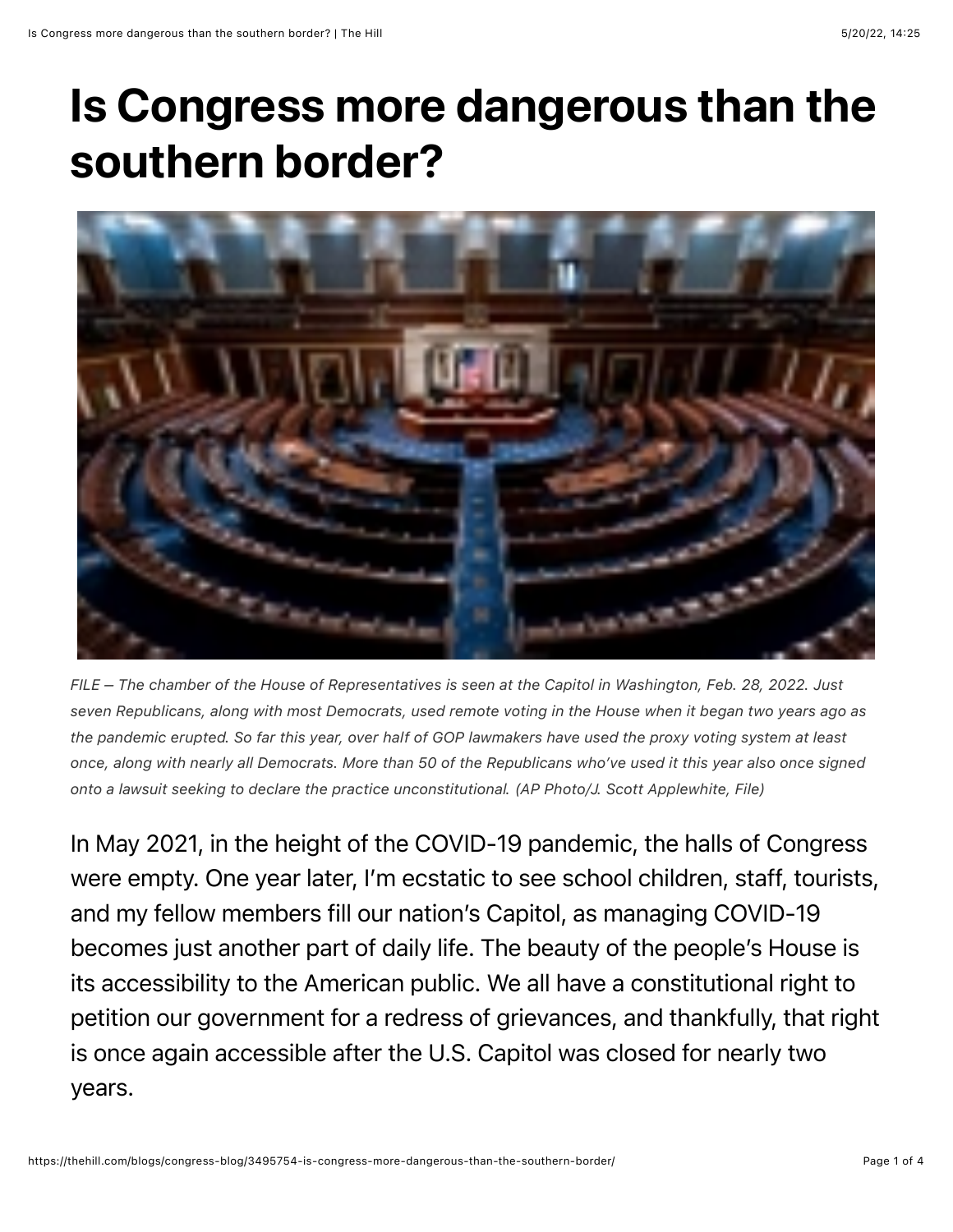Despite this wonderful change of pace and a return to almost normal, Speaker of the House [Nancy Pelosi r](https://thehill.com/people/nancy-pelosi/)ecently announced the [extension](https://www.speaker.gov/newsroom/51322-0) of remote voting through June 28 due to risks of COVID-19 as a "public health emergency." Although the vast majority of House members are vaccinated and masks are no longer required indoors, Speaker Nancy Pelosi (D-Calif.) believes it is still too dangerous to properly function as a governing body and vote on the House floor in-person.

The proxy voting system has been abused by members on both sides of the aisle from the start. Instead of only proxy voting when infected or exposed to COVID-19 or when another COVID-19 related factor kept a member from traveling to Washington, D.C., members routinely stay home or travel elsewhere for any reason they please.

Simply watch any vote on C-SPAN to see the ridiculous number of M.I.A. members. Or watch a committee hearing where members tune-in from a boat, their car, or even their beds. These absent legislators are neither ill, nor exposed to COVID-19. They simply would rather be home or at other events. I warned about the consequences of lazy governance from the beginning of proxy voting and have refused to proxy vote or virtually vote in committee as a result. My constituents entrusted me with the voting card of the 4th District of Arkansas, and I intend to use it wisely and in person.

When members cannot look each other in the eyes and discuss the issues affecting Americans, solutions suffer, debate is ineffective, and policies become more partisan. Moreover, when they are not present, members cannot meet with the advocacy groups and constituents who heavily affect decision making as the experts in their respective fields. When responsibility gives way to convenience, our republic suffers.

As frustrating as Speaker Pelosi's decision is, its hypocrisy truly came to light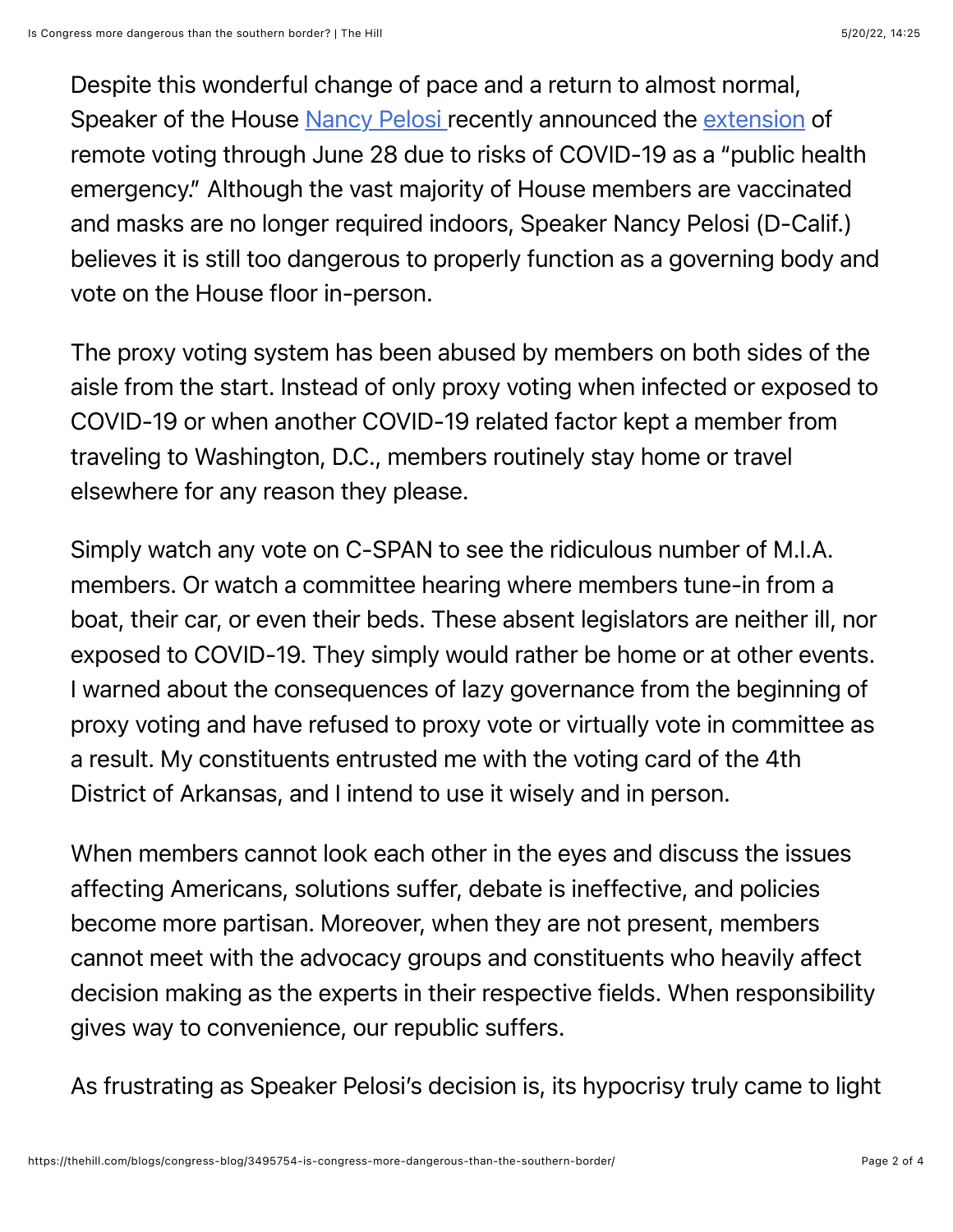in April when President [Joe Biden](https://thehill.com/people/joe-biden/) announced his decision to allow Title 42 to expire on May 23. Title 42 is an immigration order requiring immigrants to remain in their country of origin until their paperwork is processed based upon COVID-19 as public health emergency. He claims that this order is no longer needed as a health measure, ostensibly because COVID-19 isn't an emergency anymore. Apparently, if you believe Democrats, COVID-19 is still an emergency inside the chamber of the House of Representatives, but it's nothing to worry about on our southern border. I find that impossible to believe.

In fact, this week, a Department of Homeland Security (DHS) court filing revealed that 234,088 migrants were [encountered](https://www.washingtonexaminer.com/restoring-america/fairness-justice/234-088-migrants-encountered-at-southern-border-in-april-most-in-a-century) at the border in April, the highest in DHS history. In this nod to the radical left, President Biden ignores his advisors who [fear](https://www.washingtonexaminer.com/policy/biden-team-fears-mass-migration-event-from-axing-trump-pandemic-expulsion-rule) that allowing Title 42 to expire will cause a "mass" migration event" and sow chaos at a time when we need stability in America.

If President Biden, the leader of the Democratic Party, can expose Americans to certain anarchy at the border by reasoning that the pandemic has come to an end, then Speaker Pelosi can insist members of Congress show up for work. Is voting in Congress more dangerous than crossing our southern border? What kind of message does this send the American people? Apparently, it's fine to expose border patrol officers to COVID-19 and an overwhelmed border, but we must put House members in protective COVID bubbles because they're too lazy or preoccupied to do their jobs properly.

## [Our nation is facing myriad crises including a historic baby](https://www.wsj.com/articles/who-made-the-baby-formula-shortage-biden-administration-abbott-tariffs-nestle-11652480538?mod=hp_opin_pos_6)

formula shortage, [inflation](https://www.cnbc.com/2022/04/12/consumer-prices-rose-8point5percent-in-march-slightly-hotter-than-expected.html) not seen in 40 years, gas prices [topping](https://www.bloomberg.com/news/articles/2022-05-17/gasoline-tops-4-a-gallon-in-every-us-state-for-the-first-time) \$4.00 a gallon in every state, and a dangerously overrun southern border. Congress needs to do the job we were sent to Washington, D.C. to do. We were sent to advocate and vote according to our constituents' values, but that job is simply impossible to manage effectively when the members are not in